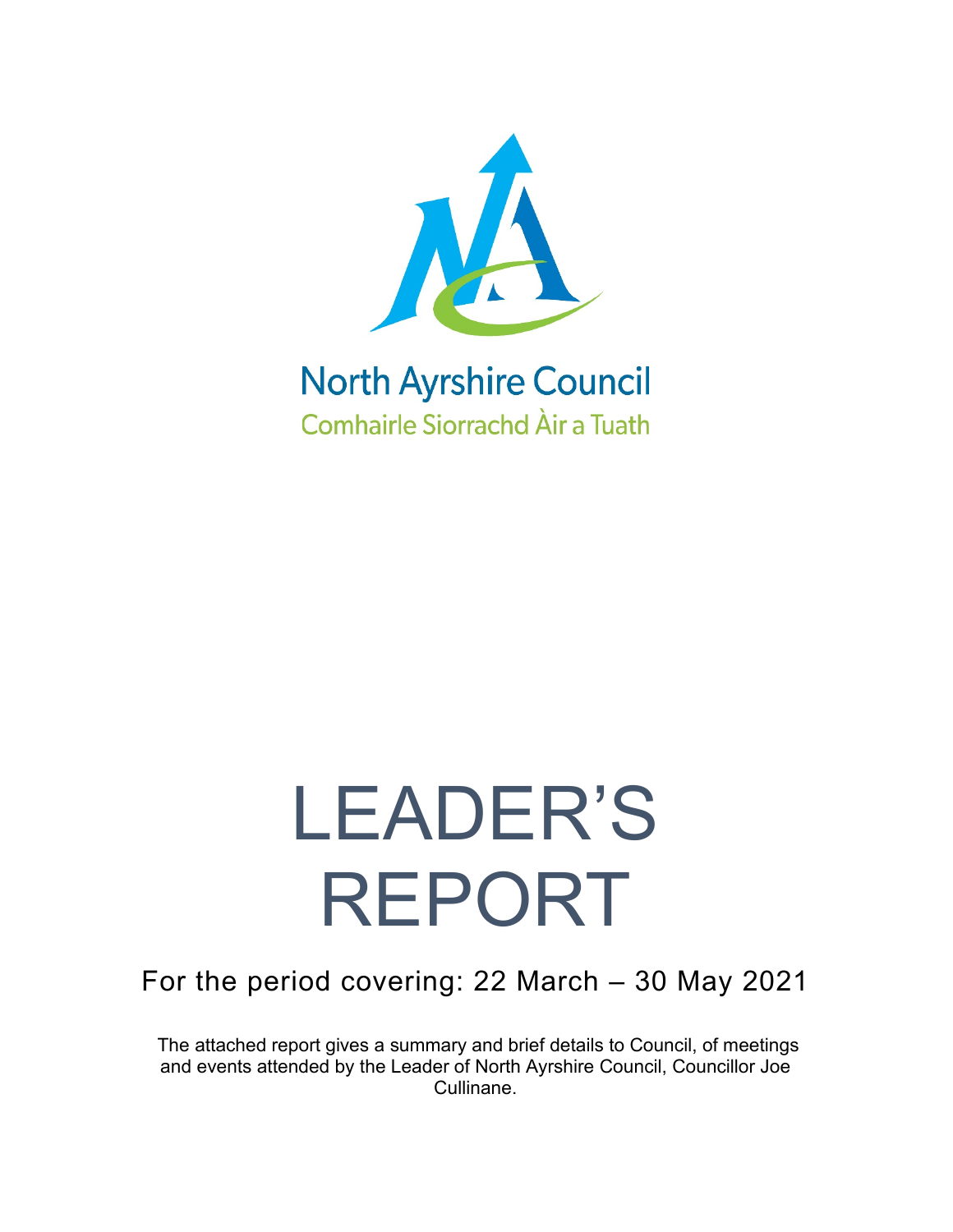

# LEADER'S REPORT

For the period covering: 22 March – 30 May 2021

#### *MEETING WITH MICHAEL MATHESON MSP, 24 March*

On 24 March, together with our Chief Executive, Craig Hatton, I attended a meeting with the Cabinet Secretary for Transport, Infrastructure and Connectivity, Michael Matheson to discuss the Strategic Transport Project Review 2(STPR2).

STPR2 is a Scotland-wide review of the strategic transport network across all transport modes, including walking, wheeling, cycling, bus, rail and car, as well as reviewing wider island and rural connectivity and we were meeting the Cabinet Secretary to make the case for investment in North Ayrshire and Ayrshire as a region to be included in STPR2, which will cover the period 2022-2042. We were disappointed that the report issued in February, outlining Phase 1 recommendations for STPR2, failed to mention Ayrshire once in over 100 pages and we made the case strongly that the Phase 2 report cannot repeat that omission.

#### *KILWINNING LOCALITY PARTNERSHIP, 25 March*

On 25 March I attended a meeting of the Kilwinning Locality Partnership where attendees discussed and received updates on the following:

- Locality priorities
- Community Investment fund
- Street naming (residential development at West Byre Road)
- Learning Update
- Locality Officer and Locality Plan Update
- HSCP Update
- Grant/Participatory Budget Update

I was pleased that the Partnership agreed to recommend a further application by Kilwinning Rangers to the Community Investment Fund which was subsequently ratified by Cabinet in April. This application is in connection with escalating costs relating to Covid in the previously agreed project to convert a portacabin into a flexible community space to address the capacity issues for youth and other activities in the main clubhouse building.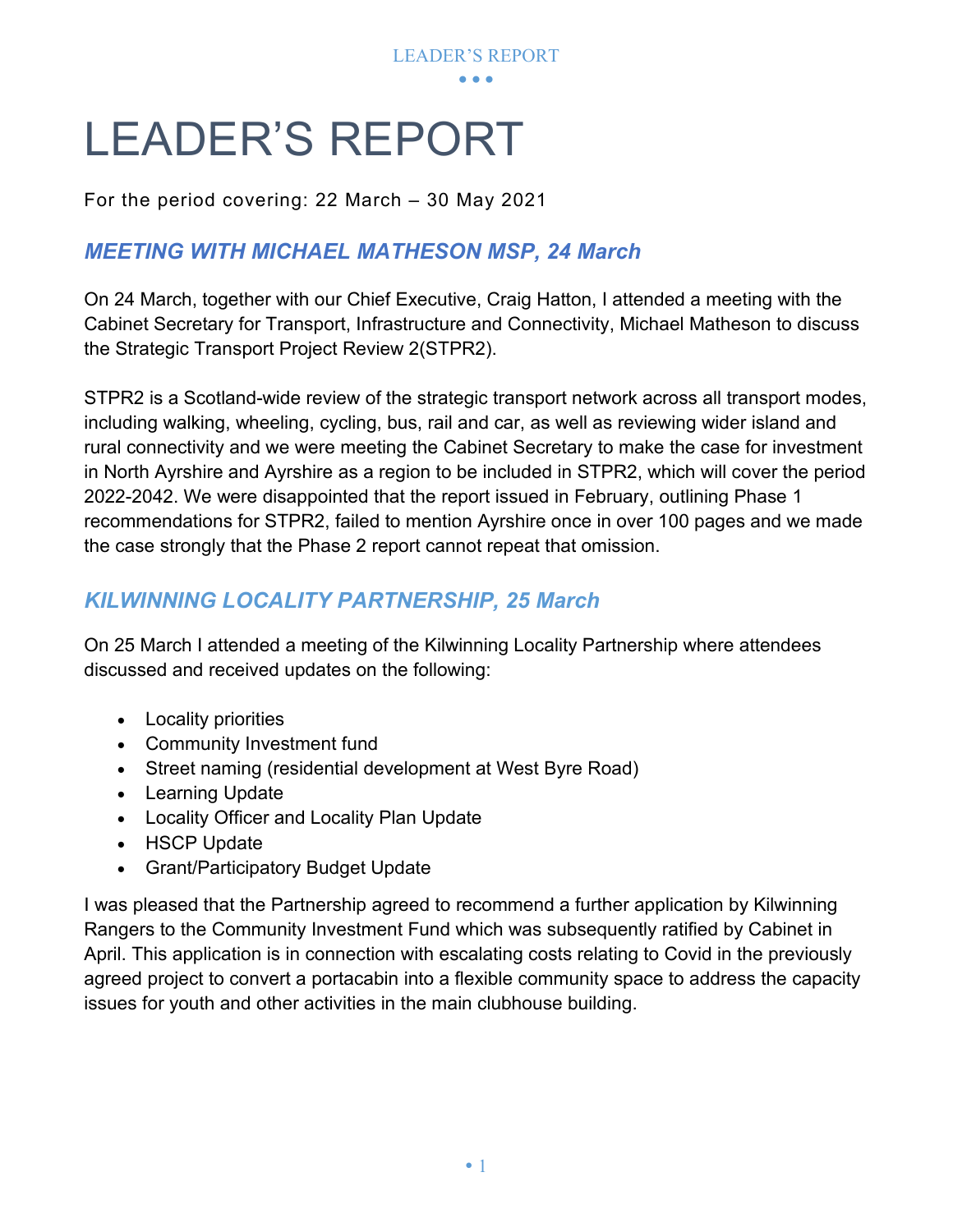#### *COSLA CONVENTION, 26 March*

I attended the COSLA Convention on 26 March to take part in a packed Agenda which covered the following:

- Local Government Blueprint
- Social Renewal Advisory Board Report COSLA Response
- COP26
- European Charter of Local Self Government
- Children and Young People Support During Recovery and Renewal Phase
- COSLA Budget 2021/22 to 2024/25
- COSLA Constitution Update
- Spokespersons Update

COSLA Convention members were updated on details of the forthcoming United Nations Climate summit (COP26) to take place November 1-12 in Glasgow. Tackling Climate Change is a key priority for COSLA and for the last year and a half, COSLA has been working with Glasgow City Council, Local Government partners from the rest of the UK, Europe and worldwide to build a strong Local Government partnership that can have a strong presence in COP26. We hope to press for a Glasgow climate deal that reflects Local Government's role and responsibilities in delivering climate ambition, including financial support from national Government.

#### *COSLA LEADERS, 26 March*

Following on from the COSLA Convention I attended a special COSLA Leaders meeting for an update on Local Government Finance and Business Grants.

#### *COMMUNITY WEALTH BUILDING COMMISSION, 29 March*

Our Community Wealth Building Commission met again on 29 March and received updates on progression of the Commission Workplan by the CWB Commission Lead Officers Working Group (LOWG). The LOWG met in February this year and agreed that a Lead Officer Working Group (LOWG) would be created to take ownership of the Commission Workplan and progress actions as directed by the Commission. The LOWG have identified a lead organisation for each CWB workstream in order to progress actions in collaboration with other Commission members. South Ayrshire Council have agreed to lead the Procurement workstream and Scottish Enterprise will lead on Land and Assets.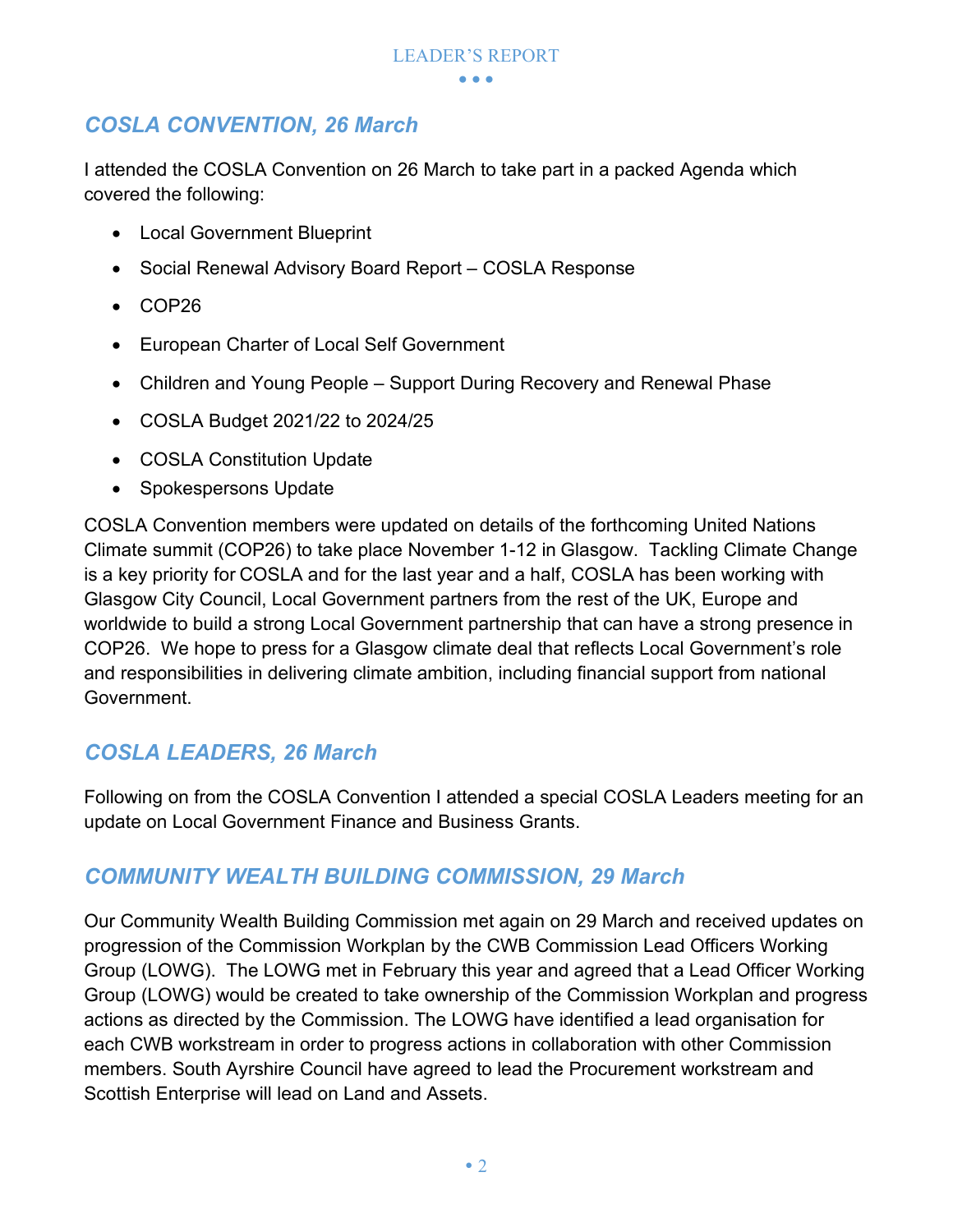The Commission also received a detailed presentation from South Ayrshire Council Procurement team which outlined a roadmap for engagement with all Anchor Institution representatives involved in the workstream. The presentation also covered the following points:

- Update procurement spend analysis and undertake further consideration of the data to assess opportunities for CWB
- Identify opportunities for joint procurement on a regional basis
- Identify opportunities for supplier awareness and development for businesses and the third sector across the Ayrshire region, including raising awareness of potential tender opportunities such as through Quick Quotes (additional support from the AGD CWB Fund may potentially help support the delivery of these ambitions)
- Engage with Scottish Government on the benefits for more local procurement and barriers which may prevent this

My thanks to Zoe Fance and Gavin Cockburn in South Ayrshire Council for delivering this presentation and for identifying these points as key areas to be looked at.

#### *SPECIAL COSLA LEADERS, 16 April*

COSLA Leaders met on 16 April for a special meeting to discuss the following:

- Distribution of Additional Funding for Self-Isolation Support Grants
- Tackling Poverty Further Consideration of Pandemic Payments
- COVID19 Strategic Framework Local Authority Engagement Protocol

The Scottish Government will continue to engage with COSLA as it monitors the Levels during the varying stages of the Pandemic.

#### *SCOTLAND EXCEL COMMITTEE MEETING, 23 April*

I attended a meeting of the Scotland Excel Executive Committee on 23 April. Attendees received an update on Digital developments including, the Social Care Case Management System, also on a Dynamic Purchasing System which is currently being developed and should be ready for Councils to use by the end of April 2021.

Updates were also provided on the Care and Support and Housing frameworks. The Care and Support framework was re-opened in late 2020 to enable new participants to join and it is anticipated that 42 new providers will be added to the framework. With regards to Housing, seven new Housing Associations have become associated members of Scotland Excel giving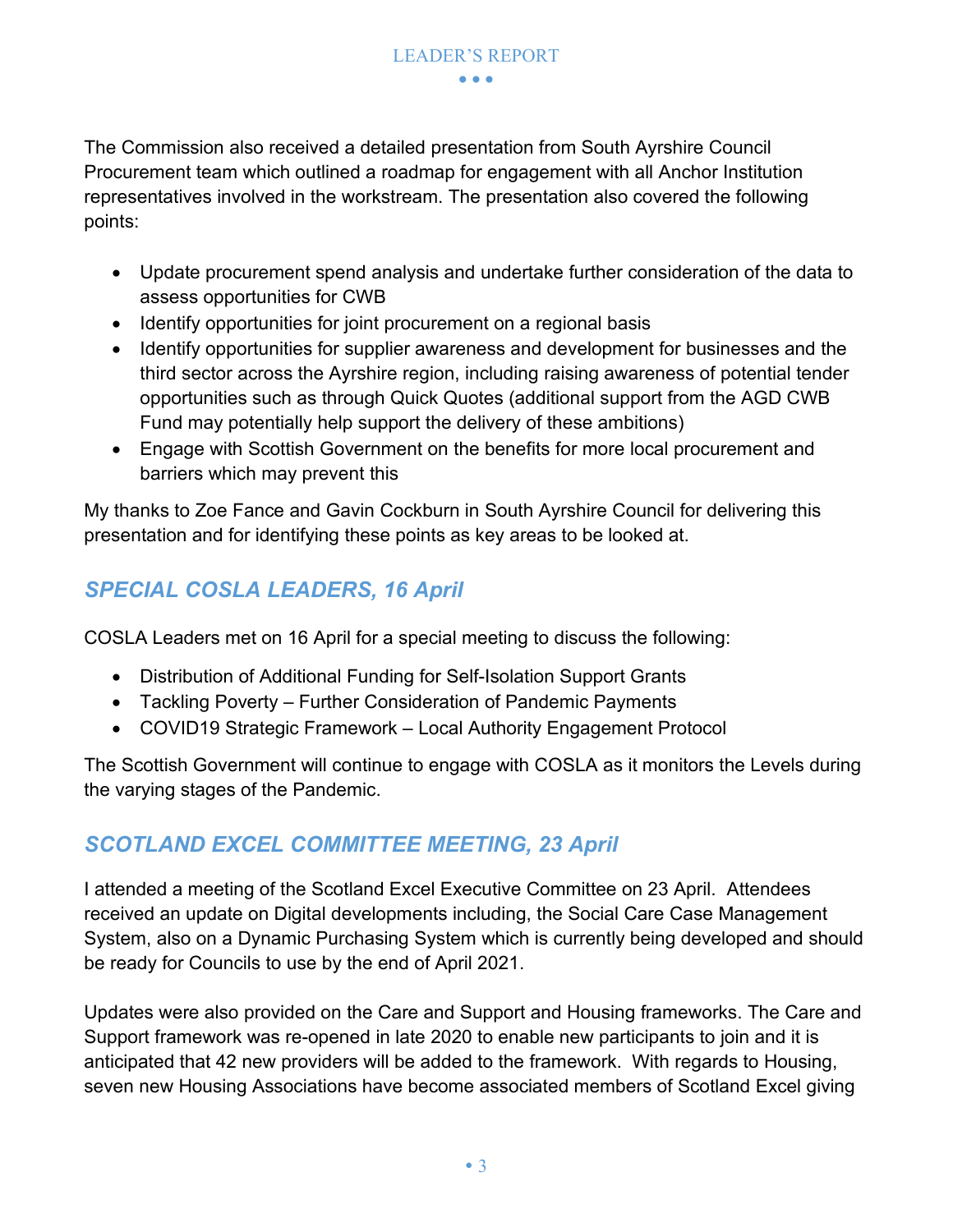them access to the frameworks and five further projects totalling £46m. There have been 2244 new homes awarded under the framework.

#### *AYRSHIRE ECONOMIC PARTERNSHIP BOARD MEETING, 29 April*

On 29 April I attended a meeting of the Ayrshire Economic Partnership Board with Elected Members and senior officers attending from the three Ayrshire Councils. Attendees received updates and presentations on the following:

- The Ayrshire Growth Deal including the various workstreams
- The Maritime Mile in Irvine
- National Economic Opportunities
- Update on 26<sup>th</sup> UN Climate Change Conference (COP26)

Attendees received an informative presentation from Scottish Enterprise on National Economic Opportunities which looked at the various themes where economic opportunities can be developed into collaborative outcome driven actions which will create new, green jobs in the future. These cover the following themes:

- **Climate and Net Zero** (Energy Transition & Heat, Blue and Green Economies, Low Carbon Transport, Sustainable Tourism)
- **Health and Wellbeing** (including Digital Health Care, Life Sciences, Precision Medicine, Personal Nutrition)
- **Advanced Manufacturing** (Food & Drink Innovation, Construction & Infrastructure, Aerospace & Transport)
- **Digital and Data** (including Cyber technology, Artificial Intelligence, digital retail, travel & mobility technology. Advanced technology for Government agencies)

The Partnership Board will continue to work with partners such as Scottish Enterprise to look to develop job opportunities in each of these sectors to make Ayrshire more economically resilient.

#### *COSLA LEADERS, 30 April*

COSLA Leaders met again on 30 April to discuss a packed agenda covering the following areas:

- UK Levelling-Up Fund
- Learning Estate Investment Programme
- Edinburgh Declaration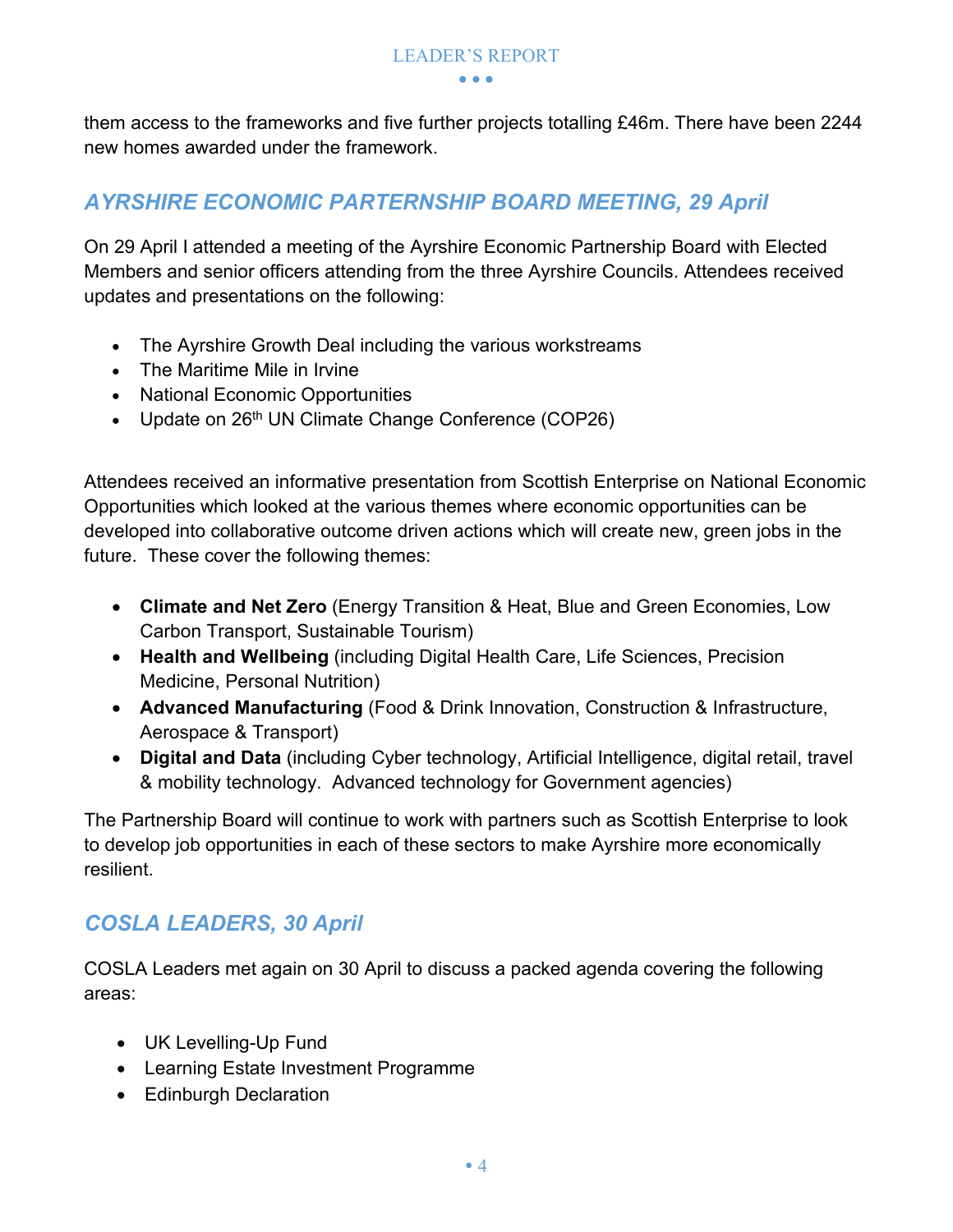- Heat and Energy Policy
- New Plan for Immigration
- Hong Kong British National (Visa)

The draft Heat in Buildings Strategy updates the 2018 Energy Efficient Scotland Route Map and the 2015 Heat Policy Statement. The strategy will outline the steps the Scottish Government (SG) will take to reduce greenhouse gas emissions from Scotland's homes, workplaces and community buildings, and to remove poor energy performance as a driver of fuel poverty.

The draft Strategy will build on the policies and actions set out in the 2020 Climate Change Plan Update and will set a pathway to zero emissions buildings by 2045 with the following aims:

- By 2030 around 50% of homes, or over a million households, converted to a zero or lowemissions heating system, including the majority of the 167,000 off-gas homes that currently use oil, LPG and solid fuels.
- By 2030, an estimated 50,000 (25% of the overall stock of non-domestic buildings) of Scotland's non-domestic properties converted to zero emissions sources of heat.

North Ayrshire Council aim to be net-zero carbon by 2030 and so welcomes new regulations and standards to achieve lower emission buildings, both existing and new. The Council is also currently participating in the Scottish Government's Local Heat and Energy Efficiency Strategies (LHEES) pilot to identify areas where heat networks would be most appropriate and target energy efficiency measures across domestic and non-domestic buildings. The data presented from the pilot will support the Council's duty to consider heat network zoning, and Planning Services are considering supplementary planning guidance to support zero carbon developments

#### *GROUNDBREAKING EVENT MARRESS HOUSE, 20 May*

On 20 May I was delighted to attend the first groundbreaking event in over a year and the first of many to come in 2021. Marress House, the former Inland Revenue Tax Office will be turned into an Early Years Centre as part of the Early Learning and Childcare Expansion Programme (ELCEP). North Ayrshire Council is leading the way in Scotland for Community Wealth Building and this was an excellent opportunity to bring a local asset back into productive use. The many benefits of new early years facilities include the creation of jobs and the welcome boost it will bring to the local economy.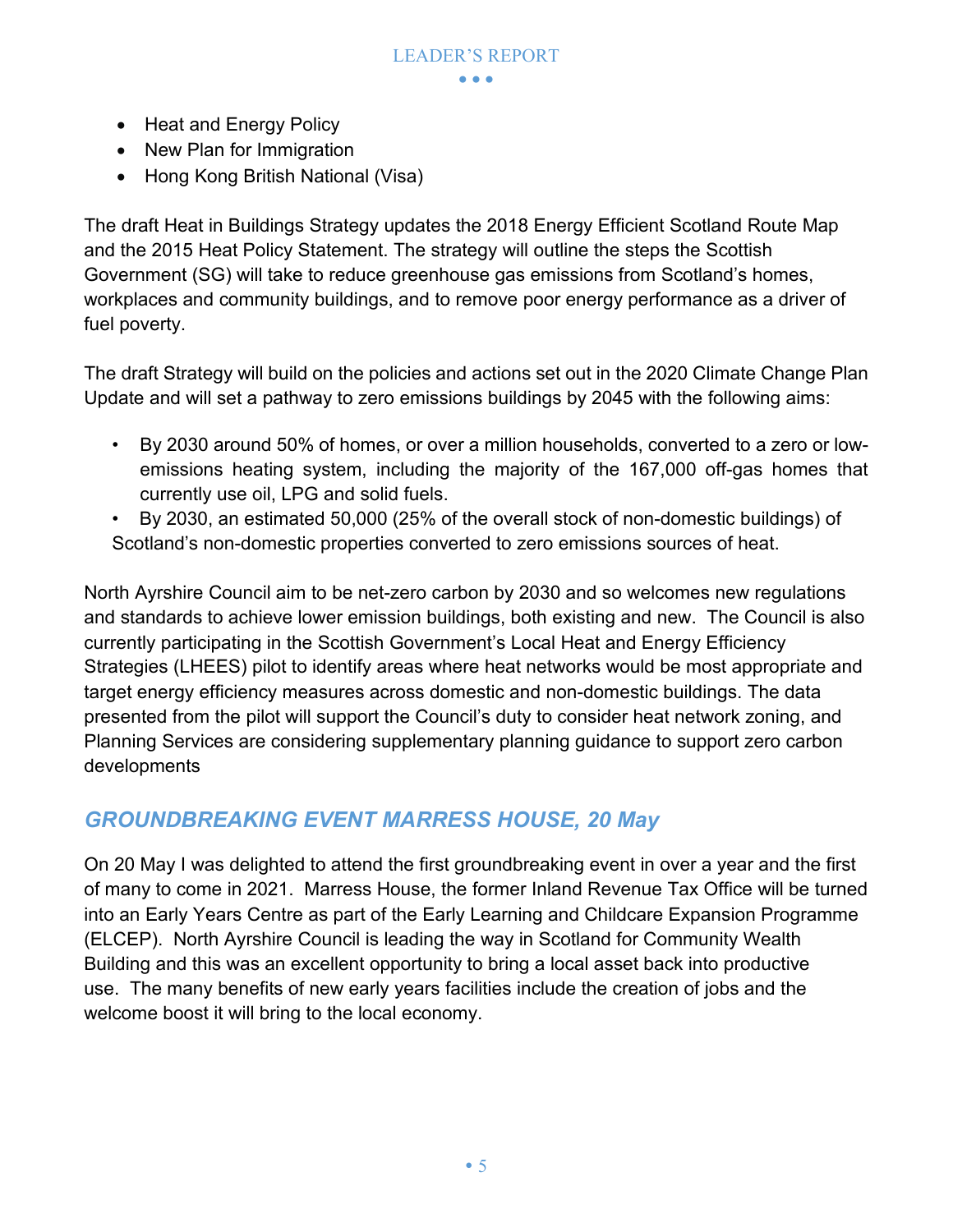As more children will be spending more time in an early years setting, it is essential that the learning environment is fit for purpose and is suitable to support positive outcomes and improve learning outcomes for children in North Ayrshire.

The building will also house the relocation of the Concierge Service to a central location in advance of the demolition of the Fullarton high flats in Irvine.

#### *AYRSHIRE ECONOMIC JOINT COMMITTEE, 24 May*

On 24 May the Ayrshire Economic Joint Committee met to receive updates and reports on the following:

- Ayrshire Growth Deal
- I3 Advanced Manufacturing Space Project
- Great Harbour, Irvine

The i3 Irvine Enterprise Area is one of North Ayrshire's key strategic sites where investment is being targetted as part of the Ayrshire Growth Deal. The Ayrshire Growth Deal documents were signed in November last year and included £21M of investment for i3. This will support two major projects which will help to create employment, raise the profile of i3 and attract new inward investment:

- construction of new advanced manufacturing business space (or flexible space)
- the development of a Digital Processing Manufacturing Centre (DPMC).

The £21M allocation comprises of £15M towards new commercial or employment space at i3, with £11M from the Scottish Government and £4M from North Ayrshire Council. The project is part of a wider programme of new employment space across Ayrshire with East and South Ayrshire Councils' developing similar projects funded from the Growth Deal.

The overall aim is to meet an identified demand for modern business space where there has been a longstanding issue of market failure, to help grow local businesses and to attract inward investment.

#### *JOINT YOUTH CABINET, 25 May*

On 25 May I was delighted to take part in a Joint Youth Cabinet session with my fellow Cabinet members. An incredible nine schools were able to join the session and we were also joined by our Members of the Scottish Youth Parliament (MSYP) and the Youth Council Executive.

Conversation themes included: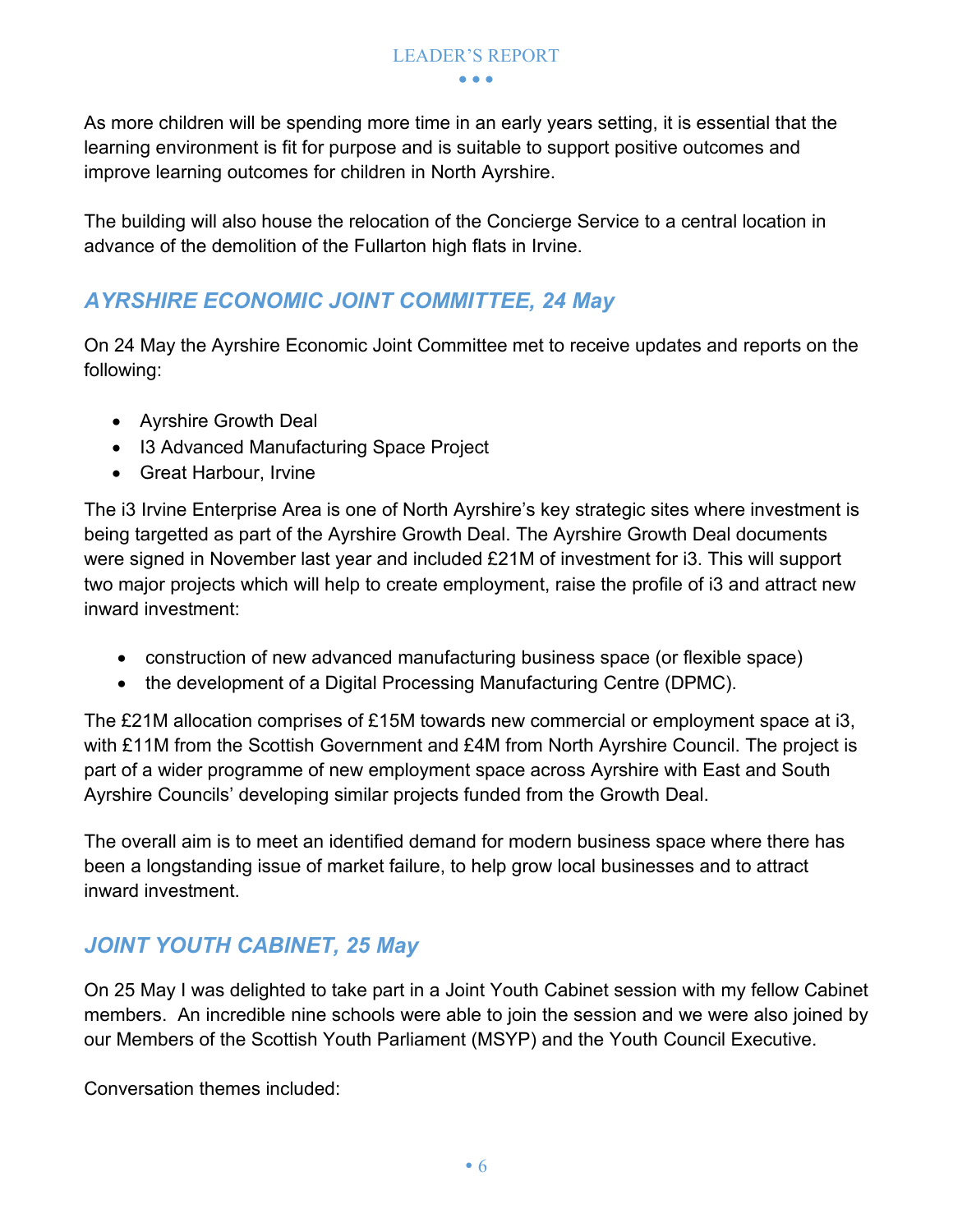- Climate Change
- COVID Recovery
- Cost of the School Day
- Sexism and Violence (including Violence against women)

I would like to thank all our young people for participating in these Joint Youth Cabinets. It has always been important to me and my fellow Cabinet members to hear the thoughts and any areas of concern that our young people may have. As a Cabinet, we are only too aware how difficult and unsettling this past year has been with a disrupted school year and of course, concern of the exam diet and subsequent grading. The resilience our young people have shown throughout the COVID pandemic has been truly remarkable.

I would also like to thank our MSYPs and Youth Executive members who spoke about North Ayrshire's Youth Participation and Citizenship Strategy 2021-2025. The voices of young people remain at the heart of the endeavours of the Community Planning Partnership and the Council in North Ayrshire, however, the last year has been like no other. The Strategy has been updated and refreshed to reflect the learning from the Year of Young People, the experiences of young people during the Covid pandemic, and the growing confidence of young people to speak up about their needs in a changing world. The pandemic brought to the fore the need for increased support for young people's mental health, improved digital access for home schooling, and the resilience and value of young people across Scotland as they played their part as volunteers in the community response.

#### *WEST BYREHILL ROAD GROUNDBREAKING EVENT, 26 May*

On 26 May I was invited along by Cunninghame Housing Association to their groundbreaking event at West Byrehill Road in Kilwinning. Work on this new housing development began on site on 12 April 2021 and it is estimated that the work will take approximately 95 weeks with completion scheduled for February 2023.

The main contractor is McTaggart Construction who are based in Dalry and will deliver the works under a Design & Build contract. The development will see a total of 72 new homes. They are predominantly two and three-bedroom houses as well as eight bungalows designed for older people and three bungalows designed specifically for wheelchair users.

With total development costs of £11.8 million, the project has benefitted from £6.351 million in Housing Association grant awarded from the Scottish Government.